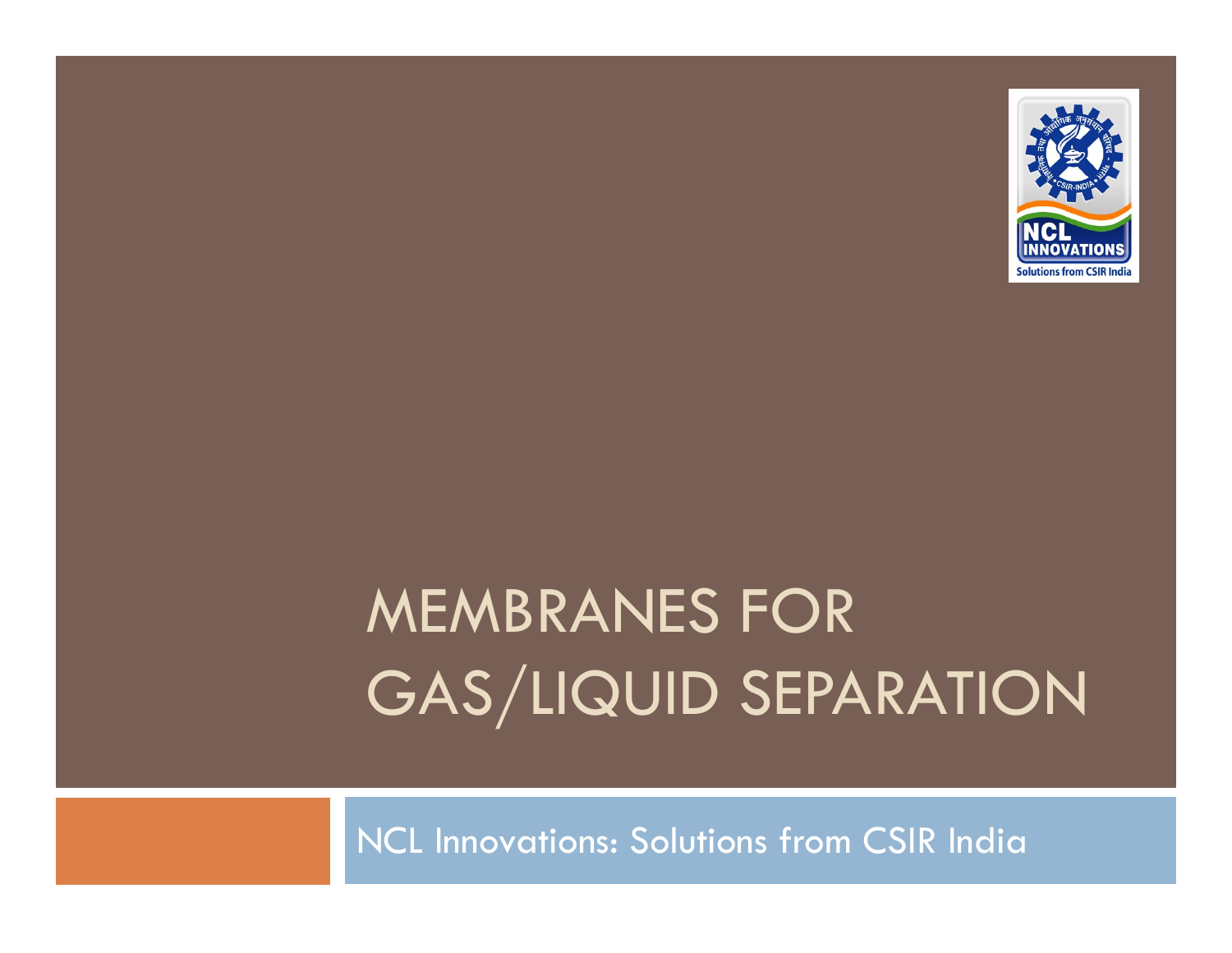#### **Technology**

- $\Box$ A method for preparation of aromatic polyester based membranes from readily available raw materials by conventional methods, with high yield
	- $\blacksquare$  These membranes can be used for separating various gases (e.g., hydrogen from methane, helium from nitrogen, oxygen from nitrogen etc.)
- $\Box$  A method for preparation of PDMS based thin film composite membranes that can be used for
	- **P** Pervaporation ( alcohol dehydration, aroma recovery)
	- **Perstraction ( recovery of nonvolatile acids)**

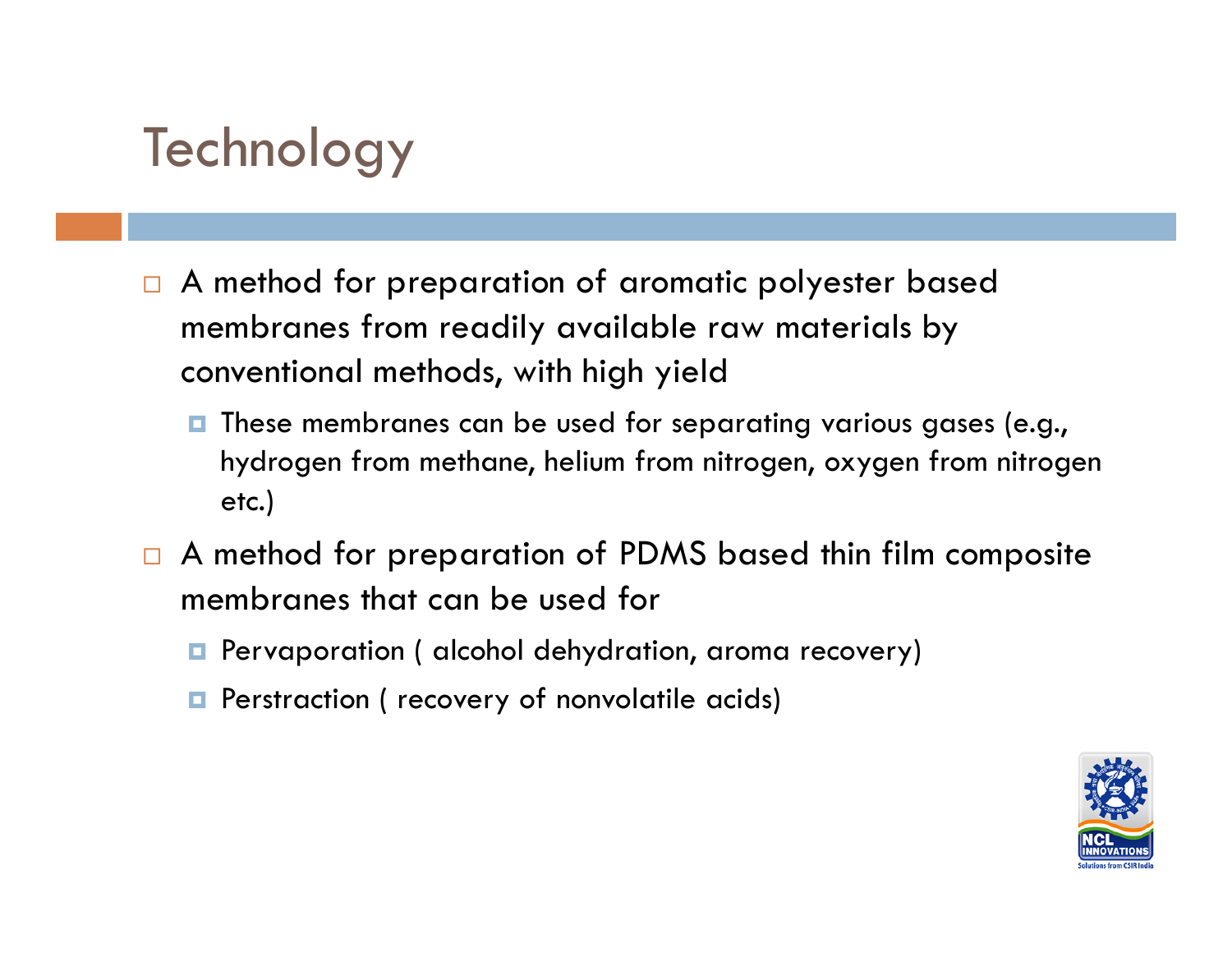## **Applications**

- $\Box$ Oxygen enriched air for medical applications
- $\Box$   $\textsf{O}_2/\textsf{N}_2$  enrichment, biogas processing,  $\textsf{H}_2$  recovery (hydroprocessing purge systems, ammonia & petrochemical plant), synthesis gas (H<sub>2</sub>/CO) ratio adjustment
- $\Box$ Aroma recovery in perfume industry
- $\Box$ Fragrance and flavor separation in food industry
- $\Box$  Removal of organics from water, water from organics, organic / organic separation
- $\Box$ Separation of organic and inorganic acids
- □ Separation of acids from complex mixtures like fermentation broths

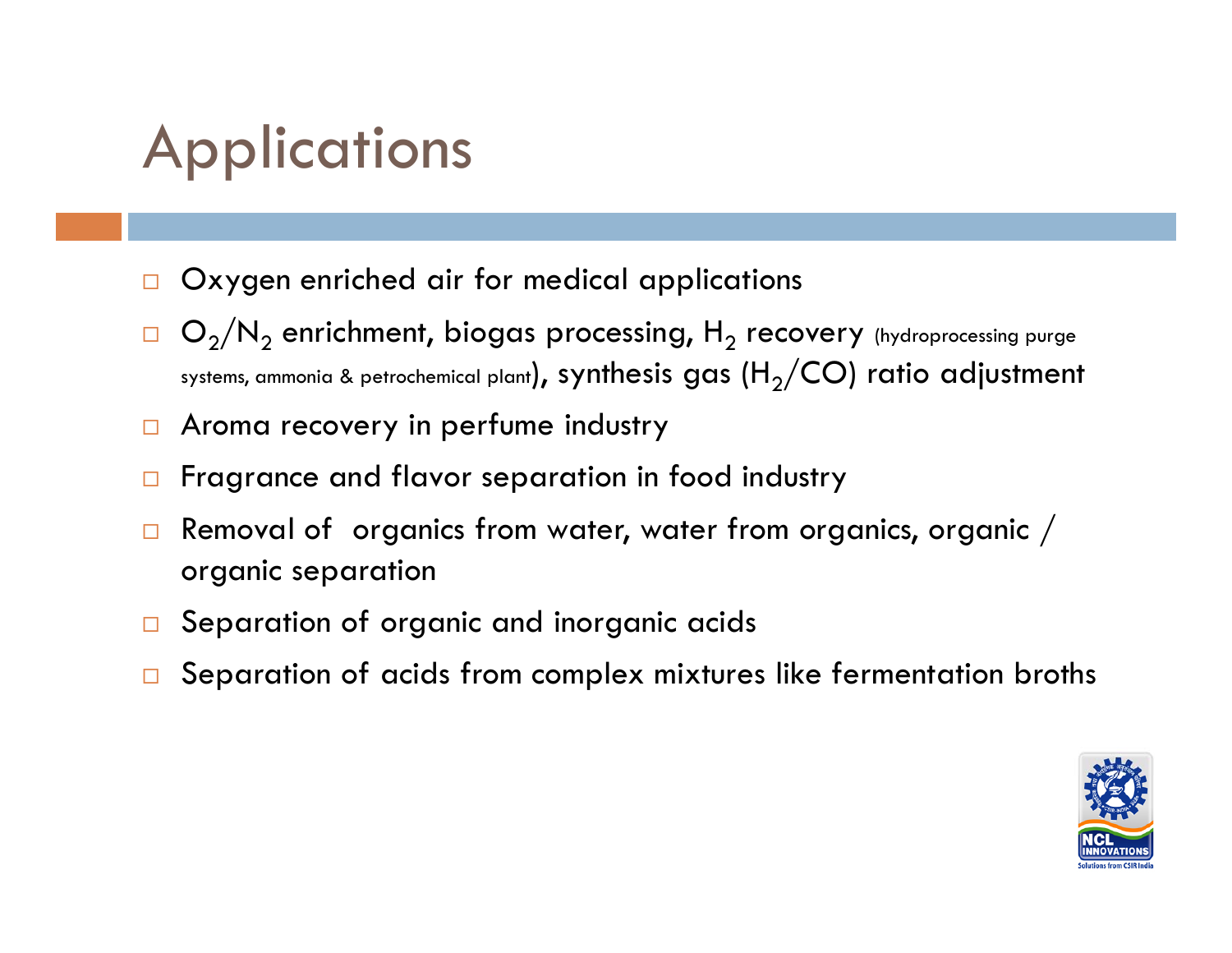### Market Potential

- $\Box$  The world wide market demand for membranes has been predicted to reach \$15 billion in 2012, growing at the rate of 8.6% annually $^\ast$
- $\Box$  Global oxygen concentrator market has been valued at \$1.2 billion in 2011 and further growth predicted<sup>^</sup> - illustrating the potential for use of membranes in this market
- $\Box$  Membranes have great potential to be used in the flavor and fragrance industry. The flavour and fragrance industry in 2010 had revenues of over \$20 billion), and has a high growth rate\*\*



\*World Membrane Separation Technologies Industry Study with Forecasts for 2012 & 2017,Study #2468, April 2009, Page 393- Freedonia ^ Oxygen Concentrator Market Opportunities, Strategies, and Forecasts, 2005 -2011, Winter Green Research Inc., Dec 2005, Page122 \*\*http://www.leffingwell.com/top\_10.htm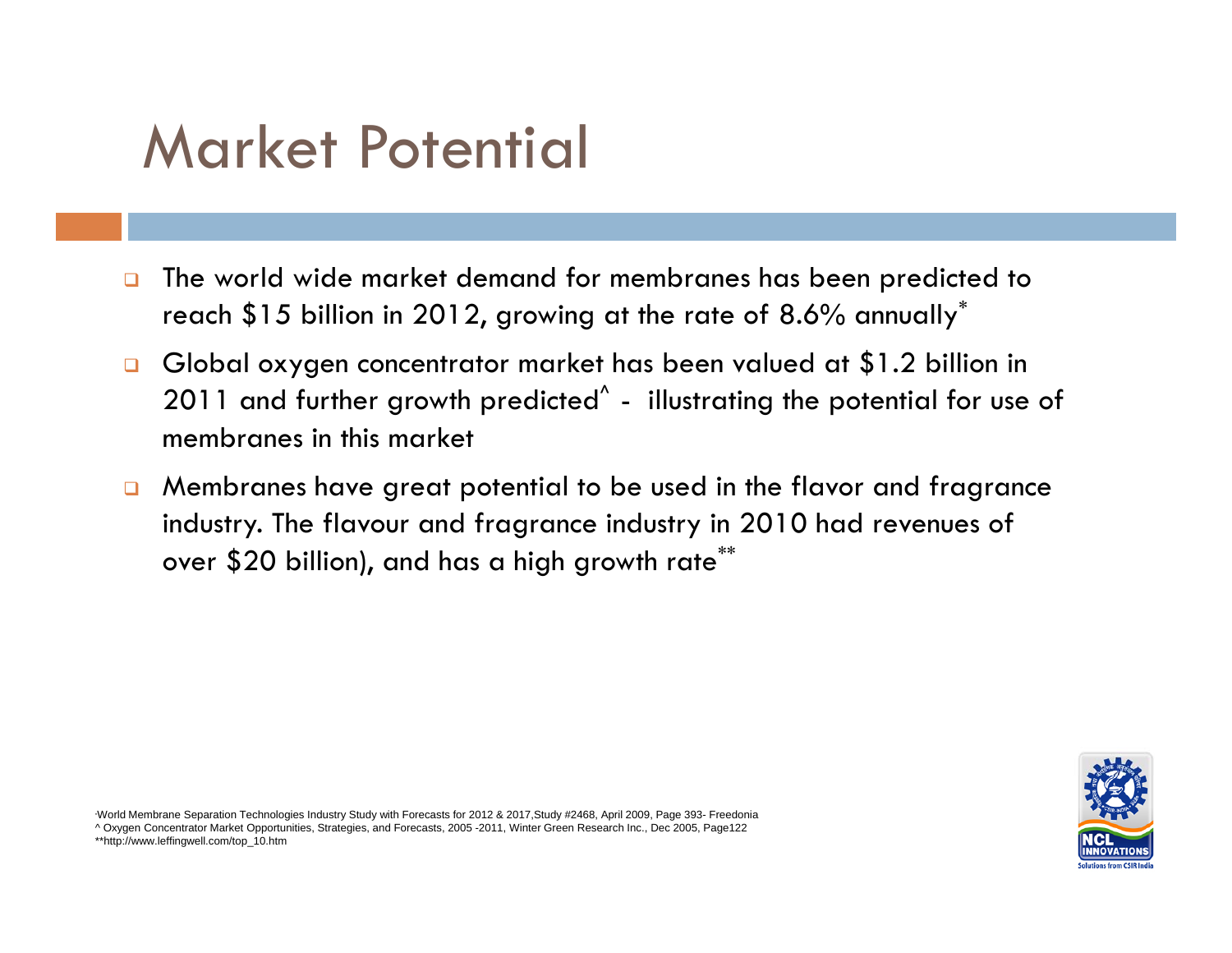#### Value

#### $\Box$ Gas separation membranes

- Made from readily available raw materials, conventional methods of preparation (low cost), with high yield
- **Q** Can be easily processed (the polymers used are soluble in common solvents)
- **P** Possess a very good combination of gas selectivity and permeability
- **D** Very stable at high temperatures
- $\Box$  Pervaporation/Perstraction membranes
	- $\blacksquare$  High fluxes
	- $\blacksquare$  High selectivity
	- **Operational simplicity**
	- **L** Low energy requirements

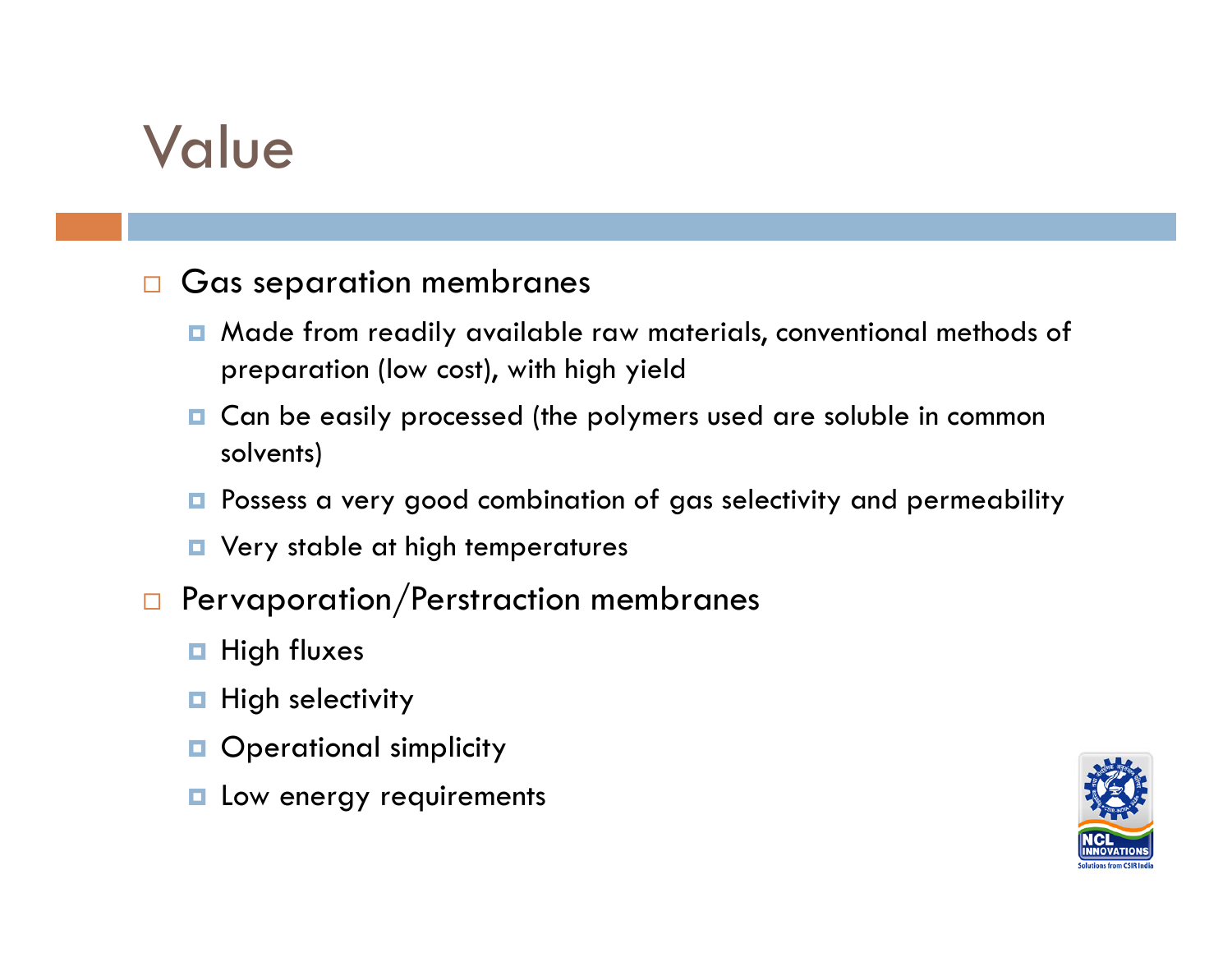## **Technology Status, IP Status**

- $\Box$  Oxygen enrichment for medical applications: prototype developed and demonstrated at various hospitals in the country
- $\Box$ Other membranes: demonstrated at lab scale for various applications
- $\Box$ On the look out for partners to license/scale up technology
- $\Box$ US patent  $(6420511 B1)$  has been granted – for gas separation membranes
- $\Box$  Ready to be licensed

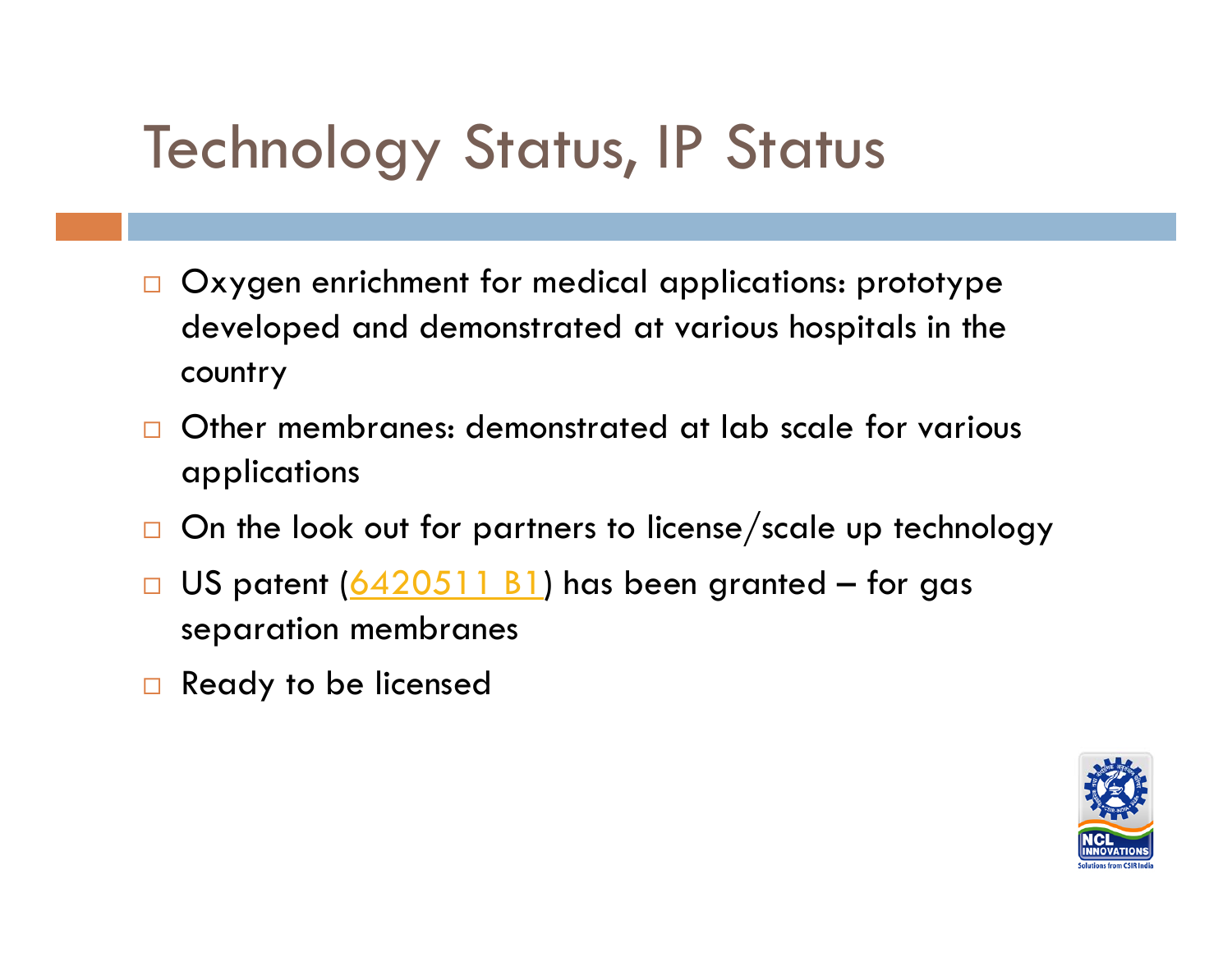## Links & References

- $\Box$  World membrane separation technologies- Industry Study with Forecasts for 2012 & 2017, Study #2468, April 2009, 393 pages- Freedonia
- $\Box$  Membrane Separation Technologies US Industry Study with Forecasts for 2014 & 2019 Study #2632, May 2010, 375 Pages- Freedonia
- $\Box$ □ Oxygen Concentrators: A Dual Market, Tuesday, 06 July 2010http://www.medicalbuyer.co.in/2007/oxygen-concentrators-a-dual-market-2669-41.html (viewed 06/05/11)
- $\Box$  A. Chatterjee, Indian Air-Conditioner Market is Hot, *New Delhi Report,* APPLIANCE Magazine, July 2004- <u>http://www.appliancemagazine.com/editorial.php?article=523&zone=1&first=1</u> (viewed- 09/05/11)

#### **Contact Info:**

#### **Dr. Magesh N.**

Scientist, NCL Innovations National Chemical Laboratory Pune - 411008Phone: +91-20-2590-2982Fax: +91-20-2590-2983 Email: m(dot)nandagopal(at)ncl(dot)res(dot)in